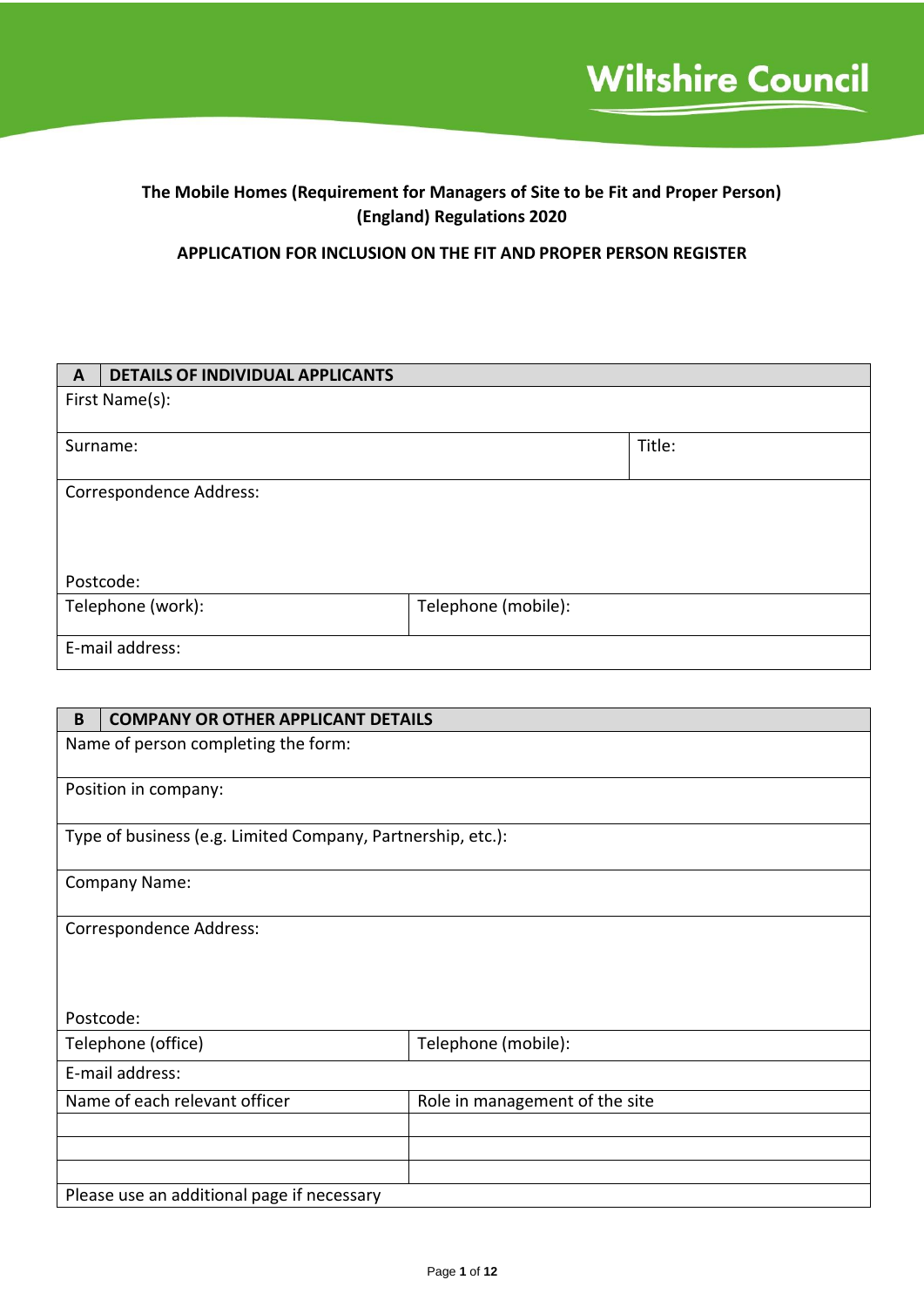# **C DETAILS OF THE CARAVAN SITE TO WHICH THE APPLICATION REFERS**

Site Name:

Site Address:

Site Postcode:

# **D DETAILS OF THE APPLICANT'S ESTATE OR EQUITABLE INTEREST IN THE SITE**

Please provide proof of estate or equitable interest (a copy of the land registry entry should be enclosed):

# **E NAME AND BUSINESS CONTACT DETAILS OF ANY OTHER PERSON(S) WITH A LEGAL ESTATE OR EQUITABLE INTEREST IN THE SITE**

| DETAILS OF ANY OTHER SITE LICENCES HELD AND/OR MANAGED BY THE APPLICANT (Please use<br>an additional page if necessary) |                                 |                       |
|-------------------------------------------------------------------------------------------------------------------------|---------------------------------|-----------------------|
| <b>Site Name</b>                                                                                                        | <b>Licensing Authority Name</b> | <b>Licence Number</b> |
|                                                                                                                         |                                 |                       |
|                                                                                                                         |                                 |                       |
|                                                                                                                         |                                 |                       |
|                                                                                                                         |                                 |                       |

| G | DETAILS OF ANY OTHER SITES WHERE YOU HAVE AN INTEREST (Please use an additional page if<br>necessary) |                                 |                       |
|---|-------------------------------------------------------------------------------------------------------|---------------------------------|-----------------------|
|   | <b>Site Name</b>                                                                                      | <b>Licensing Authority Name</b> | <b>Licence Number</b> |
|   |                                                                                                       |                                 |                       |
|   |                                                                                                       |                                 |                       |
|   |                                                                                                       |                                 |                       |
|   |                                                                                                       |                                 |                       |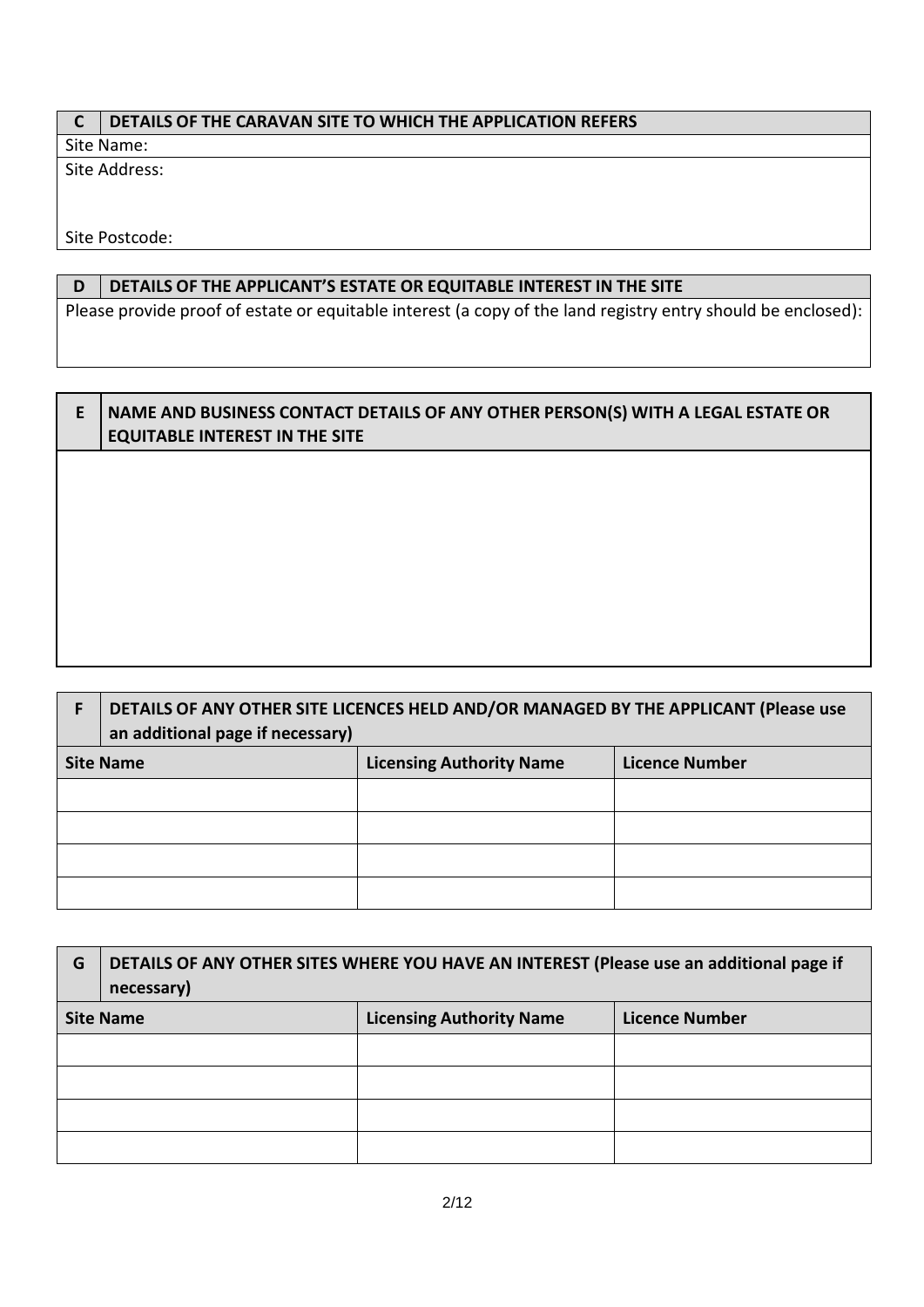| H<br><b>CONFIRMATION THE APPLICANT IS THE OCCUPIER OF THE SITE</b>                                |  | YES/NO |
|---------------------------------------------------------------------------------------------------|--|--------|
| Is the applicant the occupier of the site, as defined in Section 1 of the Caravan Sites and       |  |        |
| Control and Development Act, 1960 (as amended)? ie is the applicant is the licence                |  |        |
| holder?                                                                                           |  |        |
|                                                                                                   |  |        |
| 'Occupier' means, in relation to any land, the person who, by virtue of an estate or interest     |  |        |
| therein held by him, is entitled to possession thereof or would be so entitled but for the rights |  |        |
| of any other person under any licence granted in respect of the land.                             |  |        |
|                                                                                                   |  |        |
| Provided that where land amounting to not more than four hundred square yards in area is          |  |        |
| let under a tenancy entered into with a view to the use of the land as a caravan site, the        |  |        |
| expression 'occupier' means in relation to that land the person who would be entitled to          |  |        |
| possession of the land but for the rights of any person under that tenancy.                       |  |        |

|                                           | TO WHOM DOES THIS APPLICATION FOR INCLUSION ON THE REGISTER RELATE? |  |
|-------------------------------------------|---------------------------------------------------------------------|--|
| The Applicant (continue to section K)     |                                                                     |  |
| An appointed manager (complete section J) |                                                                     |  |

|                        | <b>APPOINTED MANAGER DETAILS</b> |                     |  |
|------------------------|----------------------------------|---------------------|--|
|                        | First Name(s):                   |                     |  |
|                        | Title:<br>Surname:               |                     |  |
|                        | Correspondence Address:          |                     |  |
|                        |                                  |                     |  |
|                        |                                  |                     |  |
|                        |                                  |                     |  |
|                        | Postcode:                        |                     |  |
|                        | Telephone (office)               | Telephone (mobile): |  |
| E-mail address:        |                                  |                     |  |
| Role in managing site: |                                  |                     |  |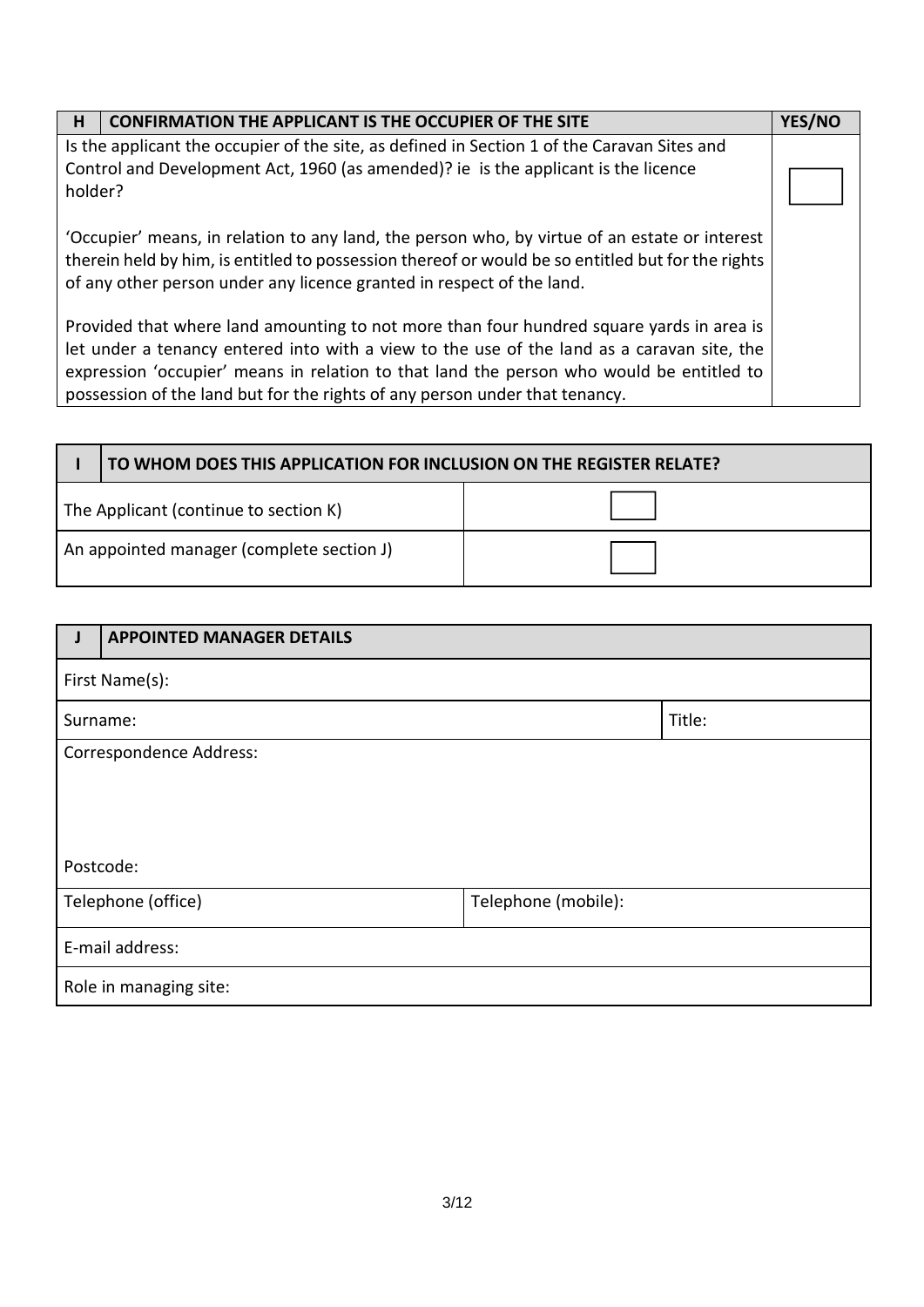| K | EVIDENCE OF ABILITY TO SECURE THE PROPER MANAGEMENT OF THE SITE (The following<br>information must be included with this application)                |
|---|------------------------------------------------------------------------------------------------------------------------------------------------------|
|   | Details of the applicant(s) or proposed manager's experience and competency in managing caravan<br>sites.                                            |
|   | Details of the management structure and funding arrangements for the site or proposed<br>management structure and funding arrangements for the site. |

| L              | ADDITIONAL INFORMATION IN RELATION TO THE APPLICANT (AS AN INDIVIDUAL)<br><b>OR SITE MANAGER.</b>                                                                                                           | YES/NO |
|----------------|-------------------------------------------------------------------------------------------------------------------------------------------------------------------------------------------------------------|--------|
| $\mathbf{1}$   | Have you committed any offence involving fraud or other dishonesty, violence, arson<br>or drugs or listed in Schedule 3 to the Sexual Offences Act 2003 (offences attracting<br>notification requirements)? |        |
| $\overline{2}$ | Have you contravened any provision of the law relating to housing, caravan sites,<br>mobile homes, public health, planning or environmental health or of landlord and<br>tenant law?                        |        |
| 3              | Have you contravened any provision of the Equality Act 2010 in, or in connection with,<br>the carrying on of any business?                                                                                  |        |
| 4              | Have you harassed any person in, or in connection with, the carrying on of any<br>business?                                                                                                                 |        |
| 5              | Are you, or have you been within the past 10 years, personally insolvent?                                                                                                                                   |        |
| 6              | Are you, or have you been within the past 10 years, disqualified from acting as a<br>company director?                                                                                                      |        |
| $\overline{7}$ | Have you the right to work in the United Kingdom?                                                                                                                                                           |        |
| 8              | Are you a member of any redress scheme for dealing with complaints in connection<br>with the management of the site? (If yes, please provide details on a separate page.)                                   |        |
| 9              | Have you had an application to be included in a fit and proper person register rejected<br>by another Local Authority? (If yes, details of the reasons for rejection must be<br>provided.)                  |        |
| 10             | Do you have applications to be included in a fit and proper person register awaiting a<br>result from another Local Authority? (If yes please provide details on a separate<br>page.)                       |        |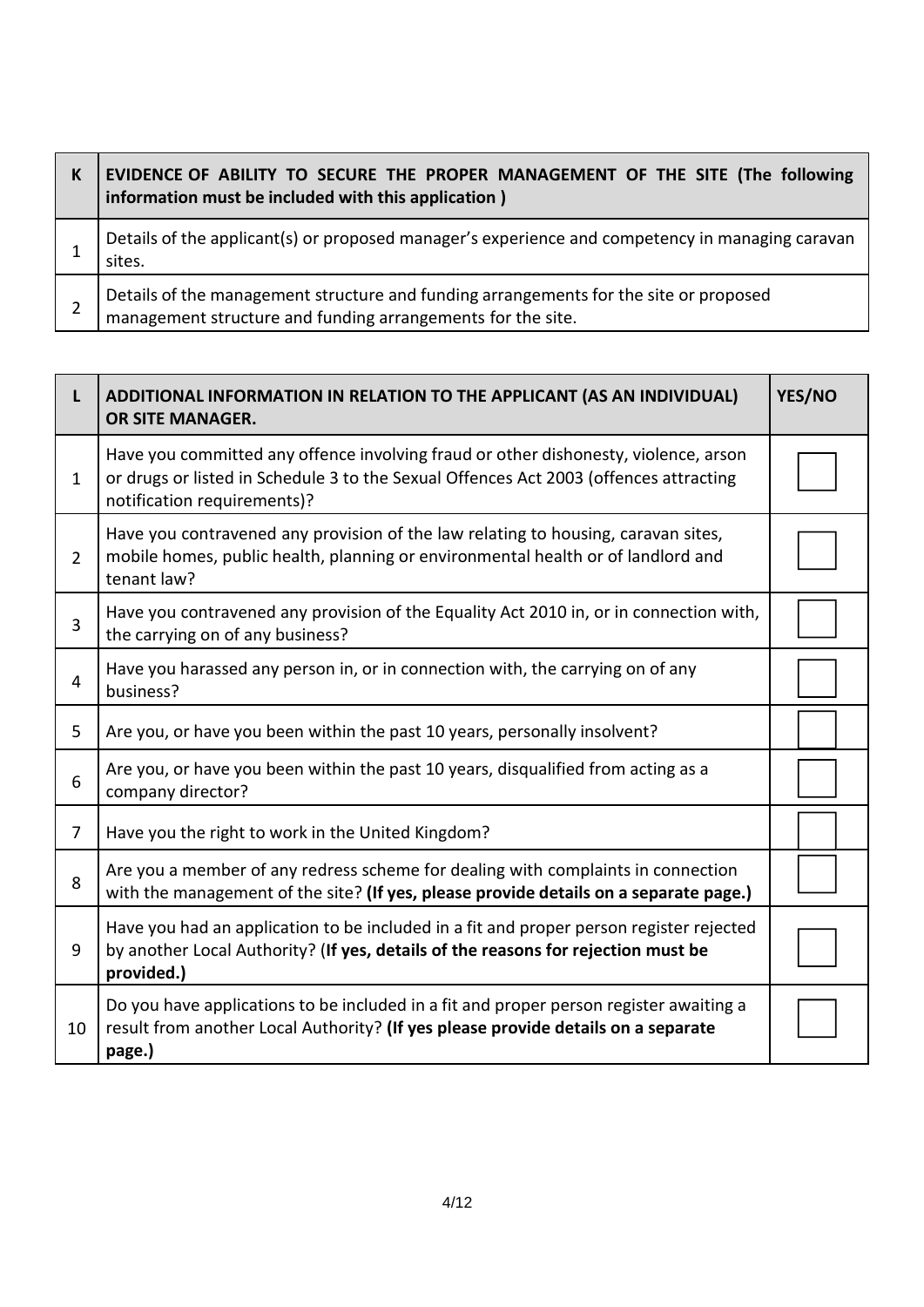| M              | ADDITIONAL INFORMATION IN RELATION TO THE RESPONSIBLE PERSON (THE<br>PERSON TO WHOM THE SITE MANAGER REPORTS)                                                                                               | YES/NO |
|----------------|-------------------------------------------------------------------------------------------------------------------------------------------------------------------------------------------------------------|--------|
| $\mathbf{1}$   | Have you committed any offence involving fraud or other dishonesty, violence, arson<br>or drugs or listed in Schedule 3 to the Sexual Offences Act 2003 (offences attracting<br>notification requirements)? |        |
| $\overline{2}$ | Have you contravened any provision of the law relating to housing, caravan sites,<br>mobile homes, public health, planning or environmental health or of landlord and<br>tenant law?                        |        |
| 3              | Have you contravened any provision of the Equality Act 2010 in, or in connection with,<br>the carrying on of any business?                                                                                  |        |
| 4              | Have you harassed any person in, or in connection with, the carrying on of any<br>business?                                                                                                                 |        |
| 5              | Are you, or have you been within the past 10 years, personally insolvent?                                                                                                                                   |        |
| 6              | Are you, or have you been within the past 10 years, disqualified from acting as a<br>company director?                                                                                                      |        |
| $\overline{7}$ | Have you the right to work in the United Kingdom?                                                                                                                                                           |        |
| 8              | Are you a member of any redress scheme for dealing with complaints in connection<br>with the management of the site? (If yes, please provide details on a separate page.)                                   |        |
| 9              | Have you had an application to be included in a fit and proper person register rejected<br>by another Local Authority? (If yes, details of the reasons for rejection must be<br>provided.)                  |        |
| 10             | Do you have applications to be included in a fit and proper person register awaiting a<br>result from another Local Authority? (If yes, please provide details on a separate<br>page.)                      |        |

# **N CRIMINAL RECORD CERTIFICATE**

This must be included with the application and be a criminal record certificate issued under section 113A(1) of the Police Act 1997(**[1](https://www.legislation.gov.uk/uksi/2020/1034/schedule/2/made#f00008)**) no morethan six months before the date of the application in respect of:

(a) where the relevant person is an individual, the relevant person; and

(b) each individual in relation to whom the applicant is required to provide information under paragraph 10(2) or (5), 11 or 12 of The Mobile Homes (Requirement for Managers of Site to be Fit and Proper

Person) (England) Regulations 2020.

See the following web page https://www.gov.uk/request-copy-criminal-record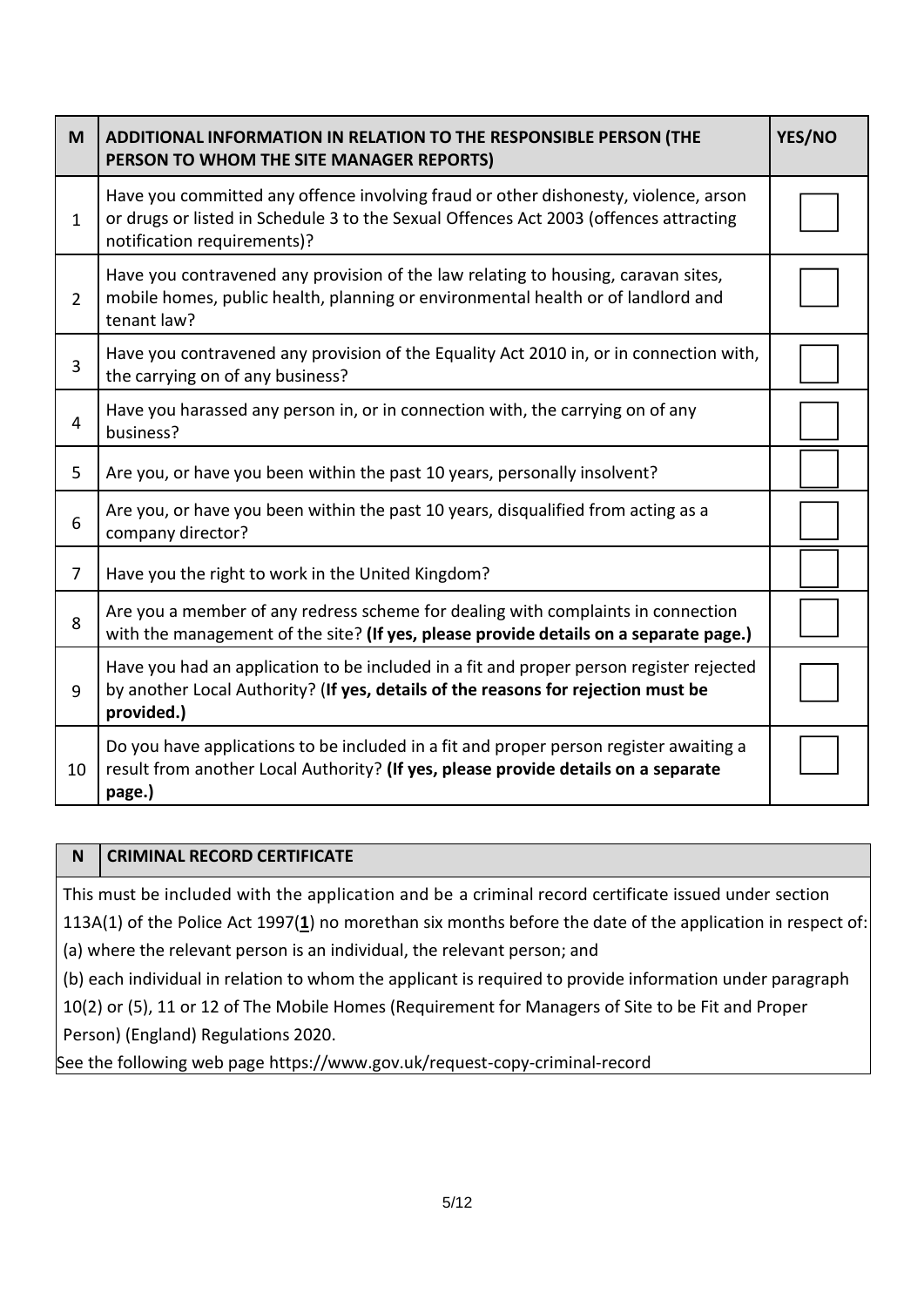| DECLARATIONS (This section must be completed by the applicant.)<br>$\mathbf 0$                                                                                                                                                                                                                                                                                      |  |  |
|---------------------------------------------------------------------------------------------------------------------------------------------------------------------------------------------------------------------------------------------------------------------------------------------------------------------------------------------------------------------|--|--|
| I declare that the information given above is true to the best of my knowledge and that I have not wilfully<br>omitted any necessary material.                                                                                                                                                                                                                      |  |  |
| If this application is made by the applicant who is not the relevant person, I have made all reasonable<br>enquiries into the matters mentioned in paragraph 9 and Schedule 3 of the regulations relating to the<br>relevant person and the information provided in the application is correct and complete to the best of the<br>applicant's knowledge and belief. |  |  |
| <b>Full Name (please print):</b>                                                                                                                                                                                                                                                                                                                                    |  |  |
| Signature:                                                                                                                                                                                                                                                                                                                                                          |  |  |
| Capacity:                                                                                                                                                                                                                                                                                                                                                           |  |  |
| Date:                                                                                                                                                                                                                                                                                                                                                               |  |  |
| Additional signatory or witness in relation to a company (S44 Companies Act 2006)                                                                                                                                                                                                                                                                                   |  |  |
| <b>Full Name (please print):</b>                                                                                                                                                                                                                                                                                                                                    |  |  |
| Signature:                                                                                                                                                                                                                                                                                                                                                          |  |  |
| Capacity:                                                                                                                                                                                                                                                                                                                                                           |  |  |
| Date:                                                                                                                                                                                                                                                                                                                                                               |  |  |
|                                                                                                                                                                                                                                                                                                                                                                     |  |  |

We will make a decision on the application as soon as reasonably practicable after an application is made under Regulation 6. An application must include a fully completed application form, supporting information and payment of the relevant fee.

# **PRIVACY NOTICE**

We will store and may further process the information you provide. Applicant details will be displayed on our public register online. Our lawful basis for doing this enables us to carry out our public duty to administer animal welfare licensing legislation. Our privacy policy relating to our storage and sharing of information is published on our web site.

| <b>FEES AND CHARGES</b><br>Please note that this is non-refundable |  |  |  |
|--------------------------------------------------------------------|--|--|--|
| £225.00<br><b>Application Fee</b>                                  |  |  |  |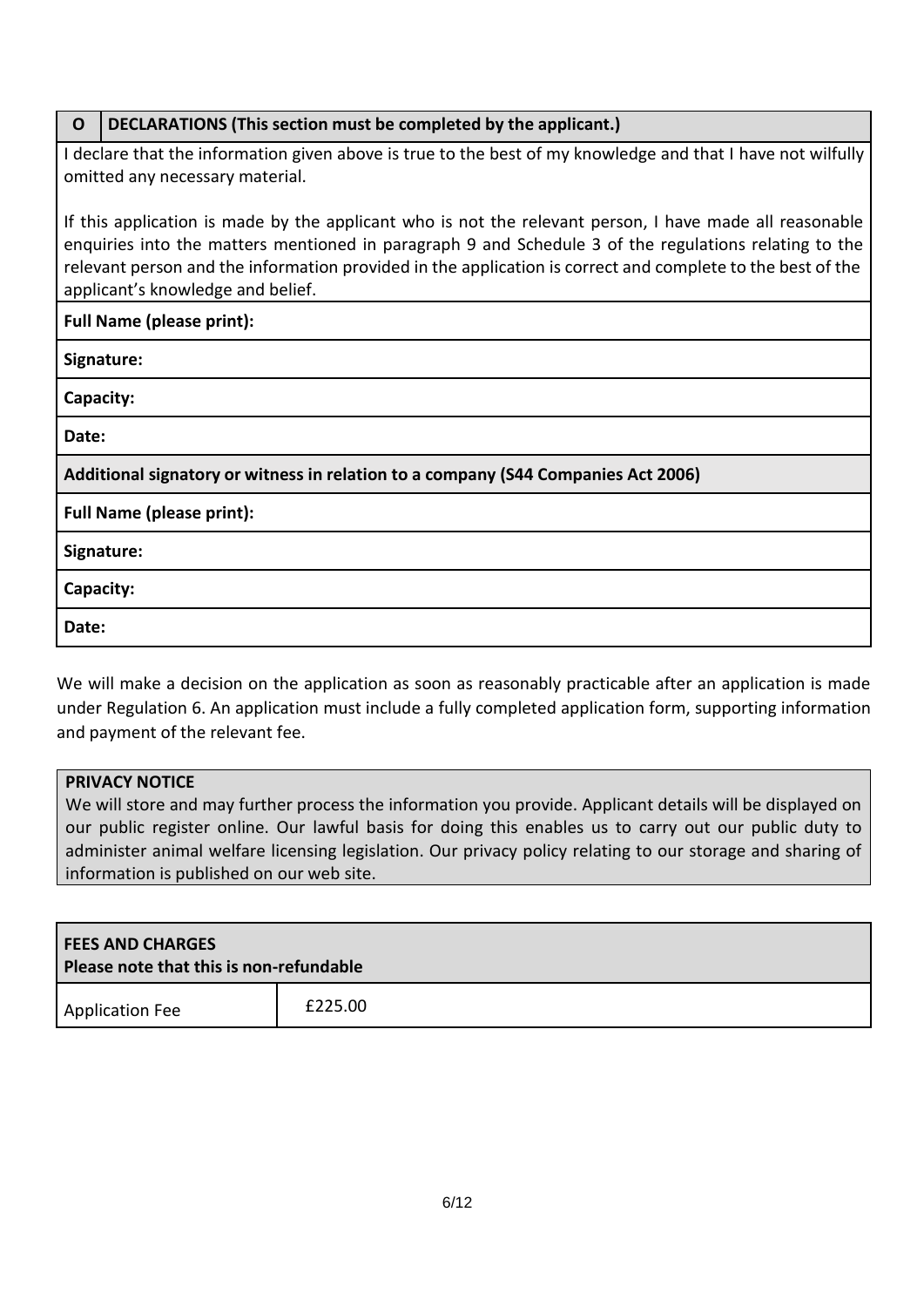| <b>Payment methods</b>                                                                                 |                             |
|--------------------------------------------------------------------------------------------------------|-----------------------------|
| Telephone:                                                                                             | Payment Reference:          |
| To pay on the phone with a credit or debit card                                                        |                             |
| call :- 03004560100 quote miscellaneous fee for                                                        |                             |
| fit and proper person application fee code:-                                                           | Date paid: ________________ |
| 72010072100 L521                                                                                       |                             |
| In person:                                                                                             |                             |
| You can pay by card in person at any Council office please keep a copy of your receipt.                |                             |
|                                                                                                        |                             |
| Number                                                                                                 |                             |
|                                                                                                        |                             |
| Date paid: Date paid:                                                                                  |                             |
|                                                                                                        |                             |
| By post: you can post your application form along with a cheque payable to Wiltshire Council to        |                             |
| Private sector Housing, Wiltshire Council, Bourne Hill, Salisbury, Wiltshire SP1 3UZ.                  |                             |
|                                                                                                        |                             |
|                                                                                                        |                             |
| Please return your completed form with any relevant supporting documents to:                           |                             |
| Private Sector Housing, Wiltshire Council, Bourne Hill, Salisbury, Wiltshire SP1 3UZ or E-mail them to |                             |
| housingrenewal@wiltshire.gov.uk                                                                        |                             |
|                                                                                                        |                             |
| <b>For Office Use:</b>                                                                                 |                             |
|                                                                                                        |                             |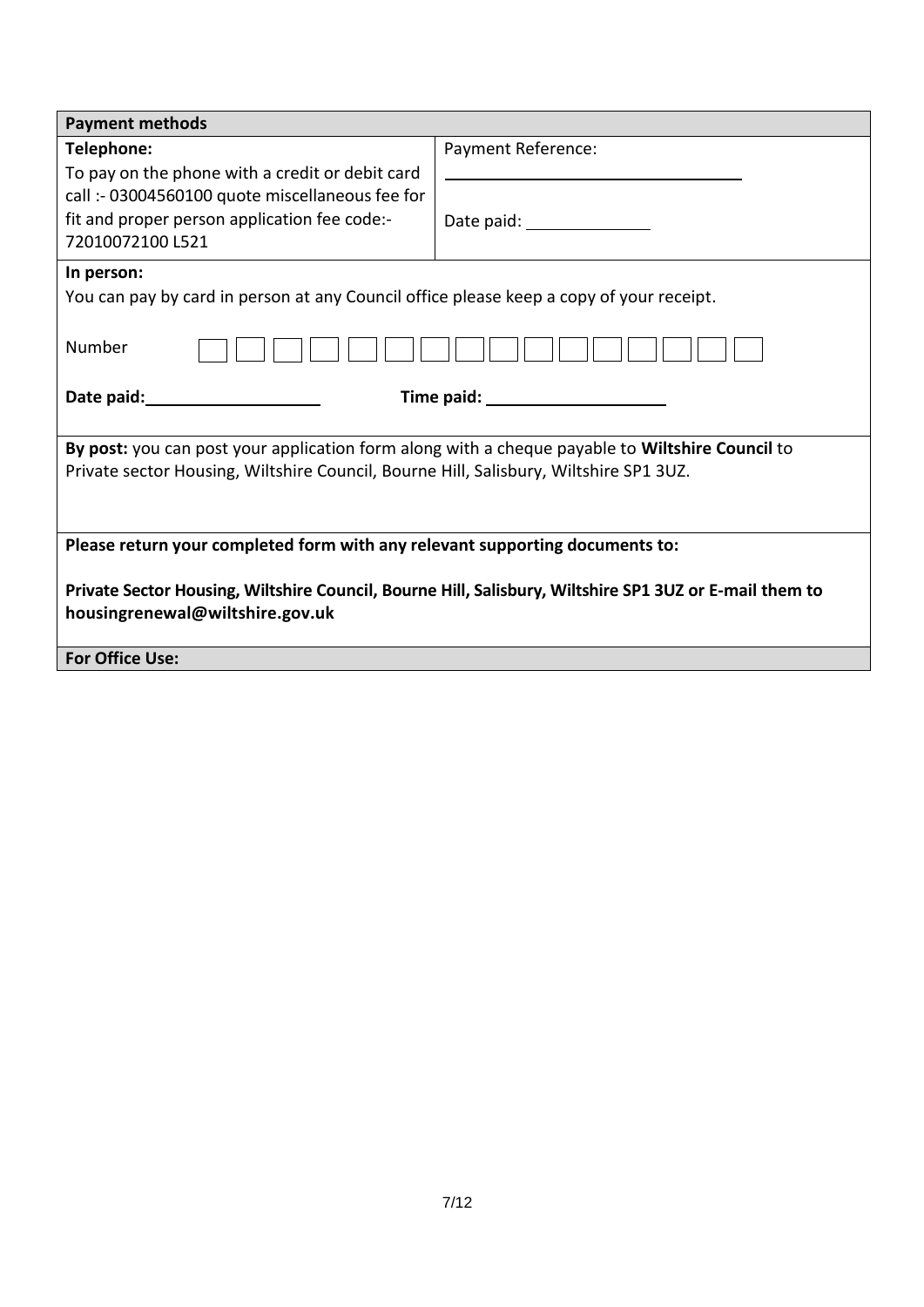# **Guidance notes for applicants**

# Definitions

- 1. "The applicant" is defined at paragraph 2 of the Regulations as "the person who makes an application under regulation 6".
- 2. The "relevant person" is also defined at paragraph 2 of the Regulations to mean "the subject of the fit and proper person assessment under Regulation 7".

# The application form

- 3. Please consider the application form carefully and answer all questions. The Application form must be completed and will contain information that is outlined in the Regulations. In summary, you must provide the following to the Local Authority:
	- a) Details of site and applicant;
	- b) Information relating to the site manager;
	- c) Additional information where another person who is an individual is involved in the day-to-day management;
	- d) Additional information where another person, who is not an individual, is involved in the day-to-day management of the site.
- 4. Where the site owner is an individual, the application must be completed by that individual.
- 5. If the site owner is a company or corporate body, the application must be completed by the 'appropriate person'. The appropriate person:
	- a) Where the applicant is a company, is a director or other officer of the company; or,
	- b) Where the applicant is a partnership, a partner; or,
	- c) Where the applicant is a body corporate, a member of the management committee.
- 6. The site owner must provide the following information about the responsible person's conduct. That is, whether the responsible person:
	- a) has committed any offence involving fraud or other dishonesty, violence, arson or drugs or listed in Schedule 3 to the Sexual Offences Act 2003 (offences attracting notification requirements);
	- b) has contravened any provision of the law relating to housing, caravan sites, mobile homes, public health, planning or environmental health or of landlord and tenant law;
	- c) has contravened any provision of the Equality Act 2010 in, or in connection with, the carrying on of any business;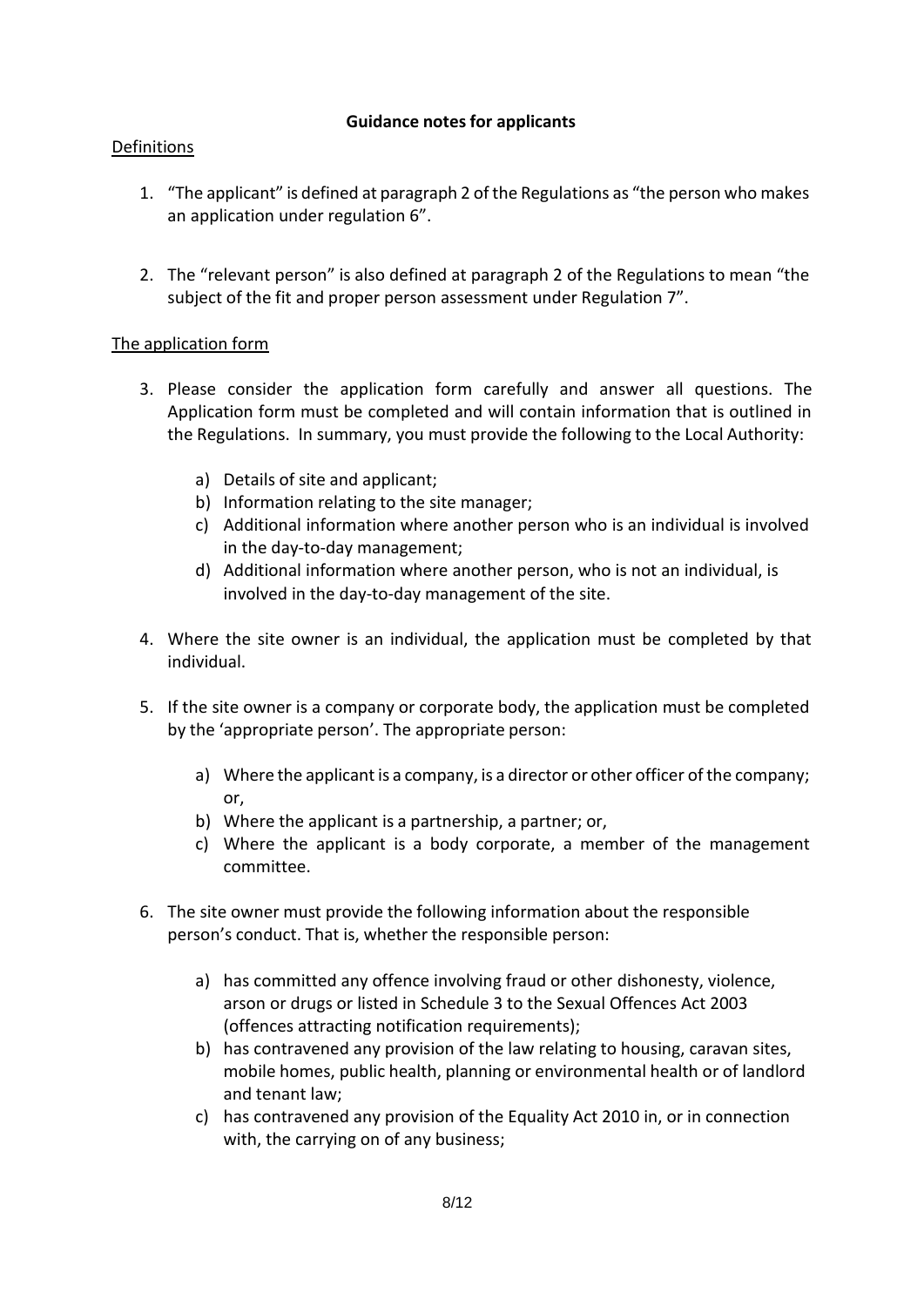- d) has harassed any person in, or in connection with, the carrying on of any business;
- e) is, or has been within the past 10 years, personally insolvent;
- f) is, or has been within the past 10 years, disqualified from acting as a company director; and
- g) has the right to work in the United Kingdom.
- 7. A criminal record check (basic) must be submitted for the individual being assessed as the fit and proper person and, where applicable, other individuals responsible for the day-to-day management of the site. If a company, the individual responsible for dayto-day management of the site must also submit a criminal record check.
- 8. The criminal record check must have been issued no more than six months before the date of the Fit and Proper Person application.

#### Application – Other Considerations:

- 9. There are other considerations that the Local Authority may take into account as outlined in the Regulations, such as:
	- a) Ability to secure proper management of the site (e.g. site licence compliance and long term maintenance of the site).
	- b) Sufficient competence to manage site.
	- c) Management structure and funding arrangements.
	- d) Proposed management structure and funding arrangements.
	- e) Any offences(as outlined above) committed by responsible or relevant person outlined in paragraphs 3 & 4 of Schedule 3 of the Regulations.
- 10. The above will ensure that a balanced decision is made, tailored to a particular area or site. The Local Authority is to ensure that consistent standards are applied to companies and other organisations who are not individuals.
- 11. The applicant is to provide further detailed information about responsible persons who have responsibilities for the day-to-day management of the site.

#### Declaration

- 12. It is important that you are aware that the declaration on the form is to make the site owner accountable for providing the correct information. It will ensure that where the site owner asks for information from the relevant person, a responsible person, or anyone else involved in the management of the site, to enable them to complete the application form, they do all they reasonably and legally can to ensure they receive and provide the correct information.
- 13. Please note that if it is later found that some or all of the information included in the form is false or misleading, the site owner could be prosecuted for a breach of the Regulations.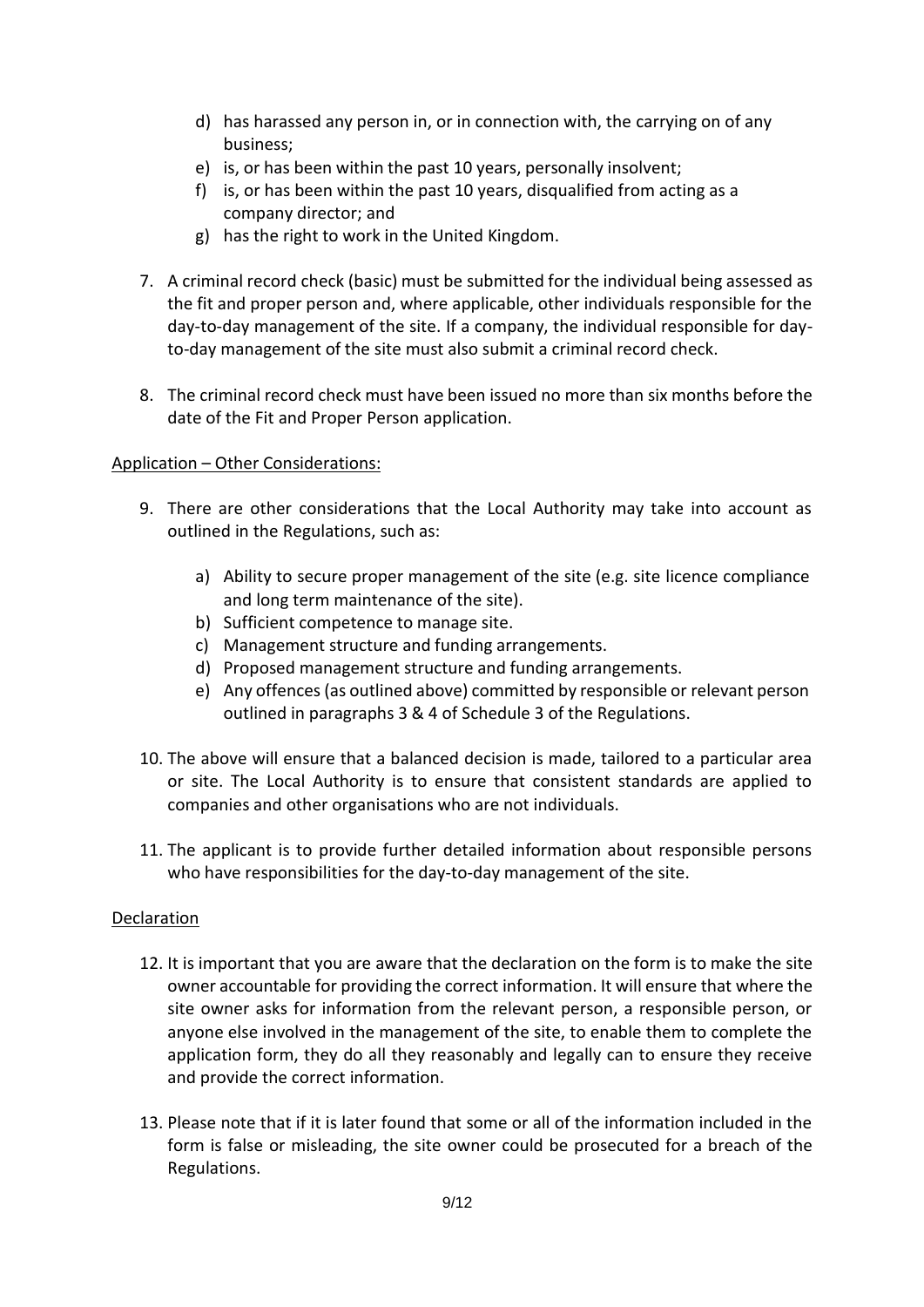# The Register

14. The Local Authority must set up and maintain a register of persons who they are satisfied are fit and proper person/s to manage a site in their area. This register must be open to inspection by the public during normal office hours. This register also must be published online.

#### Local Authority decisions

- 15. Decisions and notifications by the Local Authority are expected to be made as soon as reasonably practicable. The Local Authority can decide to either:
	- a) Grant the application unconditionally and include the person's name on the register for 5 years;
	- b) If they anticipate another decision serve a preliminary notice on the applicant.
	- c) If a preliminary notice is served, this must include reasons for their decision and about the right to make representations about the preliminary notice.
- 16. The site owner has 28 days in which to make written representations if they do not agree with the preliminary notice.
- 17. The Local Authority must take into account any representations before making itsfinal decision and issuing the final decision notice. This must be done as soon asreasonably practicable after the conclusion of the 28 day period.
- 18. A final notice must include reasons for the decision and about the right of appeal against the decision.

#### Review during inclusion

- 19. During inclusion on the register, the Local Authority will be able to review a person's inclusion if relevant new information comes to light.
- 20. Such review may result in removal from the register, addition, variation, or removal of a condition attached to a person's inclusion.
- 21. Following a review, of which the possibilities are outlined in paragraph 21 above, the Local Authority must issue a notice to the site owner setting out specified information about any action it intends to take.
- 22. The site owner will have 28 days in which to make representations which the Local Authority must consider before making a final decision on any action taken.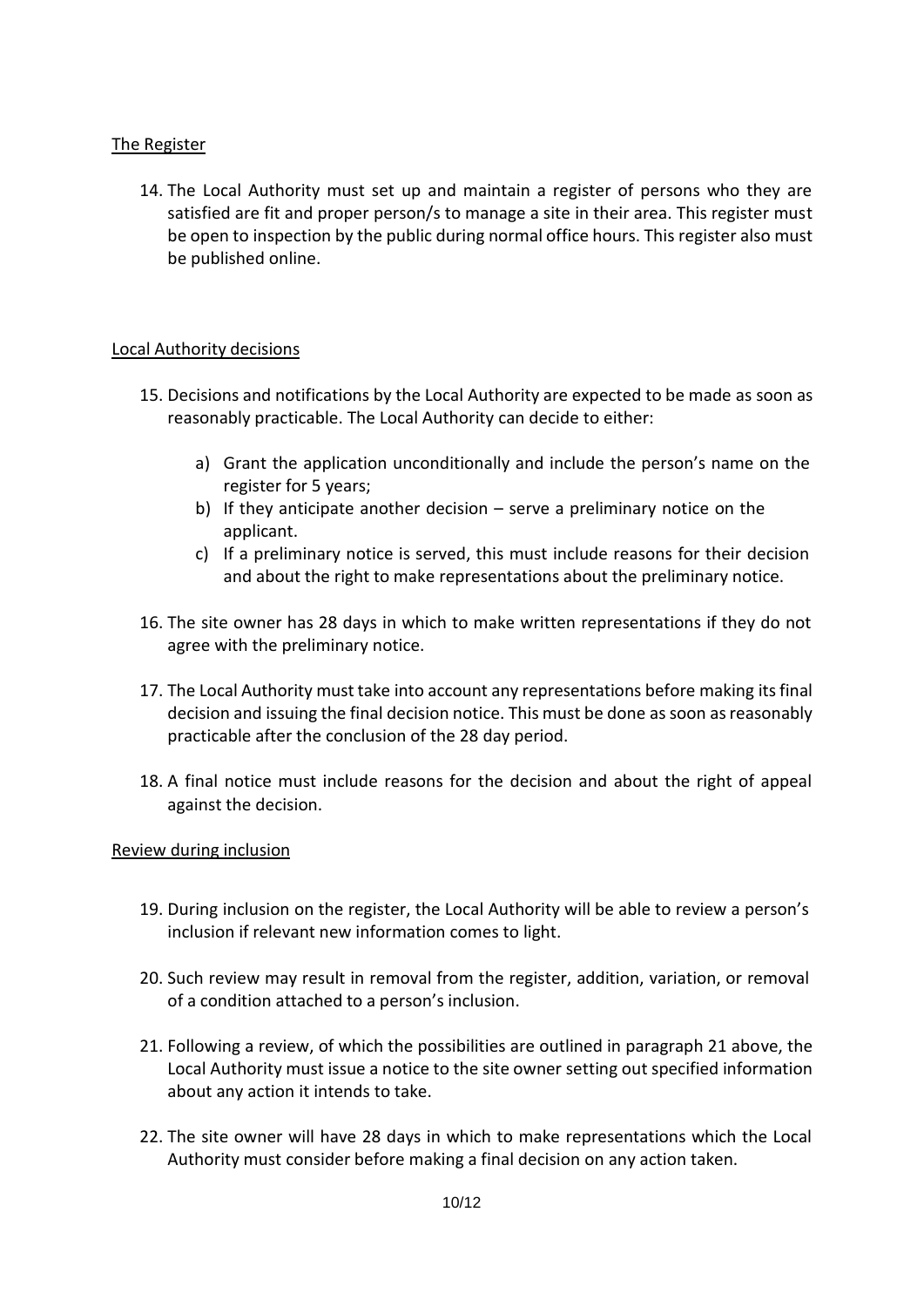23. Having made a decision and taken the proposed action, the Local Authority must service a notice of action with 5 working days of the date of the action, setting out the details of the action that it has taken and include detail as to the right to appeal.

#### Amending preliminary decisions:

24. A Local Authority can withdraw or amend a preliminary decision before service of the final decision notice, or a final decision notice itself, before the decision to which it relates takes effect, or a notice of proposed action before the proposed action is taken, by serving a notice on the site owner.

#### Right to appeal:

- 25. A site owner has the right to appeal to the First-tier Tribunal (Property Chamber) against any decision to:
	- a) Include a person on the register for less than 5 years.
	- b) Attach or vary conditions to an entry on the register.
	- c) Reject an application for an entry or remove a person from a register.

#### Completion of register

- 26. Having assessed the application– the Local Authority may decide to add the person to its fit and proper person register. Addition to the register may be with or without conditions.
- 27. If the person fails the fit and proper person test, the application and record of that decision is added to the register.

#### Application fee :

28. The Local Authority will be able to charge an application fee a to recover the costs they have incurred, or which will be incurred in appointing a personto manage a site with the site owner's consent.

#### Offences:

29. There are 3 offences which can occur within the Regulations. They are as follows: (a) Operating a site in contravention of the fit and proper person regulations - The site owner will have certain defences under the Regulations in proceedings against them. (b) Withholding information or including false or misleading information in the registration application - The site owner will not have any defences under the Regulations in proceedings against them for this offence. (c) Failing to comply with a